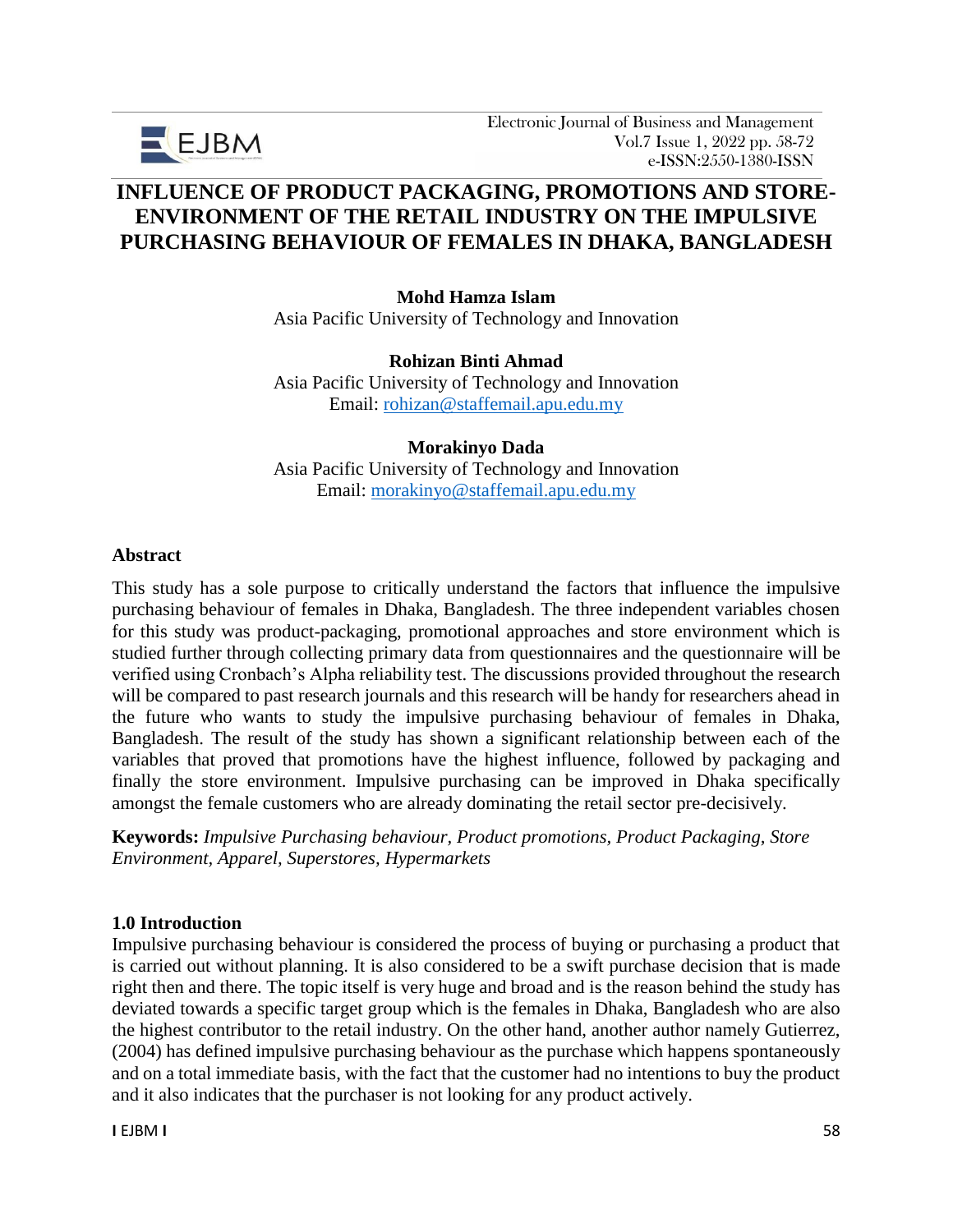There are several definitions for the retail industry, but the most used and commonly known is the set of businesses that caters products and services to personal and household consumption and not necessarily to other businesses (databd.com, 2020). Retailers can differ in terms of their size, platform and volume and are named accordingly. As stated by Kotler and Armstrong (2015), the retail industry can be classified as per the following which could range from departmental stores, supermarkets, hypermarkets and retail chains. It is also noticeable that Kotler and Armstrong (2015), has stated that even though they are different in terms of their classifications, the products and services are normally the same sorts such as the daily necessities namely grocery items, household items, electronics, clothing's, furniture, etc.

According to Setyningrum et. al. (2016), retail stores have significance on accessibility and diversity in terms of products and services. Also to note that retail stores offer better prices due to a system called mass promotion. Retailers normally have a very higher scope of influence on impulsive purchases with the ease of facilities such as payment systems whereby many superstores and hypermarkets offer instalments or even credit-based systems to facilitate purchases, this in return increases the power of buyers.

Studies suggest that Impulsive buying has two specific behaviours namely pure impulsive buying conditions whereby a customer deviates from their normal purchases or suggestion impulsive buying whereby the customer compares the quality, usefulness and functions of a new product. Generally, retail stores are the most compulsive choice for customers to do impulsive buying. It is not to be undermined the fact that impulsive and compulsive buying behaviours are one of the primary drivers of feeling the necessity of shopping (Tomassel et. al., 2015; Bighiu, et. al., 2015). Creative strategies used by the retailers is one of the primary reasons for impulsive purchasing behaviour amongst customers with the capacity to adapt to dynamics in terms of the retail marketing mix.

Since impulsive purchasing behaviour is such a huge topic, many factors explain the reason for this impulsive purchasing behaviour but the research has been brought in line with the factors that are most evident which is the packaging, promotional approaches and store environment. This research is concentrated on how the three factors affect the impulsive behaviour of purchases of the female population. To narrow down the search and make it more concentrative, the audience selected for the research is females only with segregation of their age and is conducted only in the city of Dhaka which is also the capital city of Bangladesh. Recently, Dhaka has been stated as the most densely populated city in the world and is the only city that is growing at a significant rate compared to the rest of the cities in Bangladesh and the rest of South Asia (German and Pyne, 2010). The reasoning behind the selection of Dhaka is that Bangladesh is a country that is comprised a population of 165 million people out of which Dhaka alone has a population of over 31 million. Bangladesh is categorised as a "lower middle income" and is situated in the South Asian region of Asia (Data.worldbank.org, 2017). The reason for this study is based on factors such as the growing GDP rate of Bangladesh at a record-making 7.1% per annum which is equal to that of India and with an increasing per capita income from \$1,466 to \$1,602 (Report, 2017).

# **1.1 Problem Statement**

**I** EJBM I Bangladesh is a country with a population of 165 million according to the consensus of the Bangladesh Bureau of Statistics and is a nation that is constituted by a majority of muslim population. However, the law and order do not run parallel with religious views. Bangladesh currently has a GDP growth rate of 7.1% which is an excellent rating and equal to India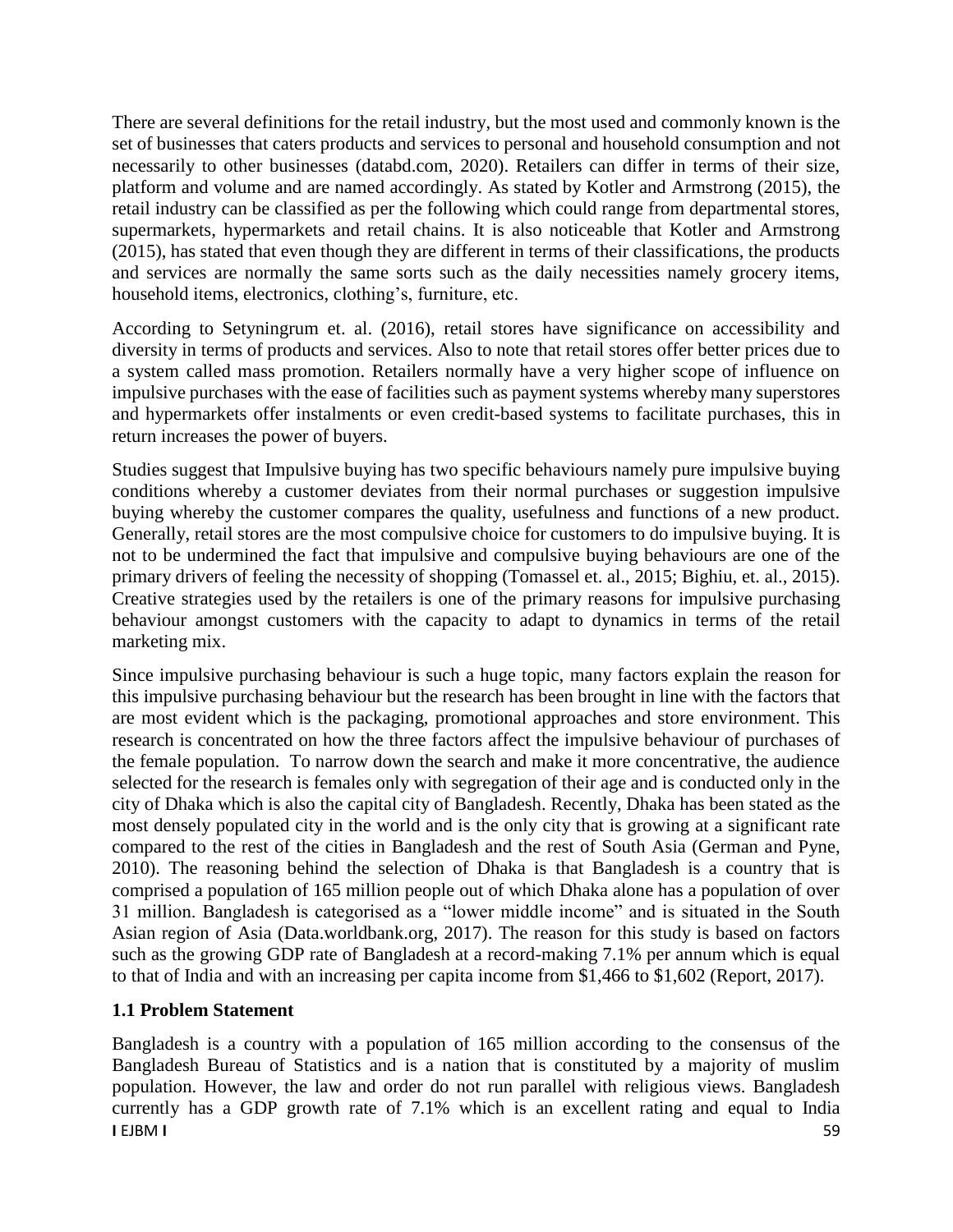(Bangladesh Bureau of Statistics, 27-28; Report, 2017). On the other hand, the income level of Bangladeshis has risen compared to that of their Pakistani and Indian counterparts as reported by UNDP Bangladesh (United Nations Human Development Programme).

The GDP rate according to the world bank has been very stable within a range of 6.0 to 7.0 which shows the steady progress of the country. There are different types of retailers in Bangladesh starting from open-air temporary shops to convenience and superstores. Since the first retail supermarket in Bangladesh was inaugurated by Agora in 2001, today more than 200 supermarkets and many online stores are persistent in Bangladesh but most specifically in the city of Dhaka (USDA Foreign Agricultural Service, 2017). The high density of population with a crippling 18 million states the fact there has been a definite increase in demand along with the increased average income per capita.

The main motive of the research is to mine the fact how product packaging, promotional approaches and store-environment directly or indirectly impact the impulsive purchasing behaviour of females due to the growing reasons. In Bangladesh, women account for 27% labour force compared to 83% of their male counterparts. However, the rate is higher than that of India and Pakistan showing higher women empowerment which adds a reason to take up this research (Karim Byron and Fazlur Rahman, 2017). On the other hand; out of the labour force, the dependency rate of Bangladesh according to Mundi is at 52.5% comprising of housewives who also participate in the purchasing behaviour model (Mundi, 2016).

The women or the females are the backbone of this research and do these factors lead them to impulsive purchasing behaviour. The rising population, income, GDP and women empowerment altogether contribute to the study of this research. There is a potential lack of study in the research of female impulsive purchasing behaviour but the study is quite persistent in the western part of the world where intense competition is the place and every organisation tends to compete for their market share. Therefore, larger companies need better and more accurate data to understand the significant role of females in impulsive purchasing behaviour allotting them to create brand loyalty and other potential benefits.

# **2.0 Literature Review**

# **2.1 Impulsive Buying Behaviour**

Impulse buying could be tied to the factor of an orientation that motivates and implies the relationship between behavioural tendencies of approach and avoidance (Neumann & Strack, 2000). Specifically, the factor or stimuli that possesses a positive relationship with the behaviours of the approach. However, impulsive buying behaviour might be due to a link between the urge and a very positive evaluation of a target. Customers who are interested in organised retailing have an increasing habit of impulsive purchases. Organised retailers are stores that are designed in such a manner whereby they can easily appeal to the customer's senses and eventually lead to customers ending up in impulsive purchases. Even stores that cater to the elderly and the old is designed in such a way that the store environment is serene and has soft music being played in the background which enacts as an emotional motivator. The increasing disposable income of the consumers in Dhaka is relatively adding to the impulsive purchases by customers as they have more money after spending for the main or intended purchases (Kacen and Lee, 2002).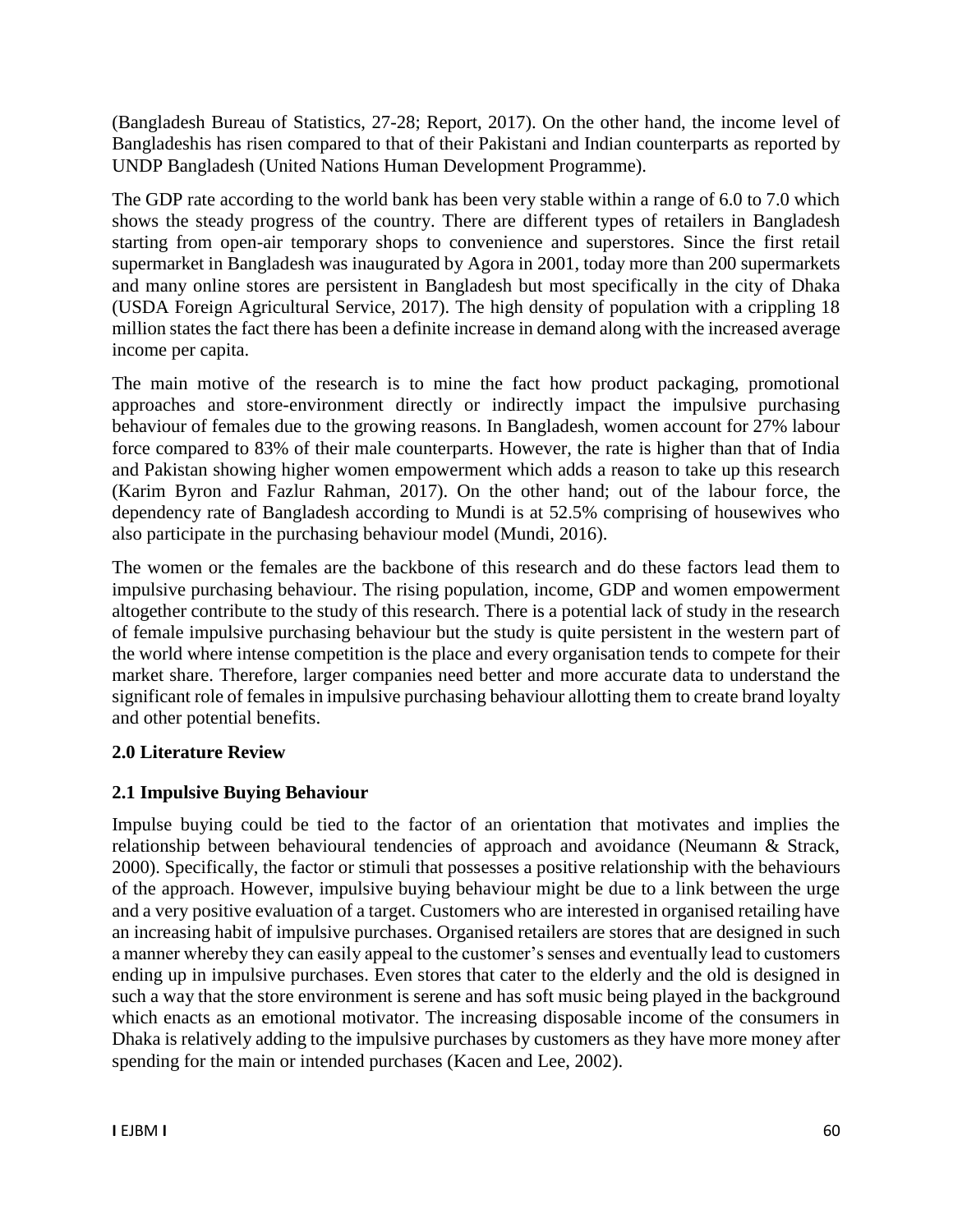Impulsive purchasing behaviour can be best described more concisely and precisely with the purchasers of the impulsive kind being divided into two groups, Hedonic and Utilitarian. However, advanced strategies of organisations and companies today have categorised the different types of shoppers distinctly and managed to grasp their attention and successfully trap them in the realm of impulsive buying.

# **2.2 Product Packaging**

According to research by Butkeviciene et. al. (2008), impulse purchases or buying is indeed considered a very relevant factor when it comes to the retail industry. Retailers try their level best to display and fill the store with products that are either famous or have one of the best packaging. Packaging can also be considered to affect products sales in a retail store whether it be small scale or large scale. It is also noted that companies invest very heavily in the research of product packaging and also the packaging itself as it incurs additional material usage and transport volume even to products that don't even need them since it works as a competitive advantage.

Companies belonging to the FMGC industry that often use retailers as the primary sale point have indicated that there is tough competition in the market and a variety of products are available. Therefore, having very good product packaging is considered as having a competitive advantage (Ahmed et.al, 2014). According to research done by Maila and Stahlberg (2013), it is proved that customers are fond of new things that attract them and the first thing that strikes a customer's attention is the packaging followed by the store environment. Most researchers have pointed out that product packaging has some main elements that trigger the senses and in return enhances impulse purchases are colour, material and feel (Ahmed et.al, 2014).

Customers currently have a multitude of products available within their reach at retail stores which creates confusion and gets the customers frustrated. In those cases, the human mind eventually chooses a well-packaged product when making an impulsive purchase. Therefore, stating a fact that product packaging plays a significant role when buying impulsively. Another research by Ashaduzzaman and Mahbub (2016) focused on observing Bangladeshi consumers' impulsive buying behaviour. The study emphasises that the right choice of colours plays a vital role in creating the impression which is required to influence the impulsive brand or product selection of consumers. The results highlighted the fact that females are more likely to get attracted by certain colours compared to males.

# **H1: There is a significant relationship between product packaging and impulsive purchasing behaviour of females in Dhaka, Bangladesh.**

# **2.3 Promotional Approaches**

Promotional approaches or tools affiliated with promotions are considered the primary reason for impulsive purchases (Amara and Kchaou, 2014). Retailers try to work out a better promotional approach for shoppers with a high controlling power by implementing various other techniques such as store attendants highlighting the benefits and offers or even providing the customer with a free sample (Amara and Kchaou, 2014). Hence retailers invest a lot of time and money designing an approach of promotions to create impulsiveness in the customer to ensure sales. With a continuous promotional approach and the desire already at its peak, the customer has their mind all set up to purchase a product impulsively.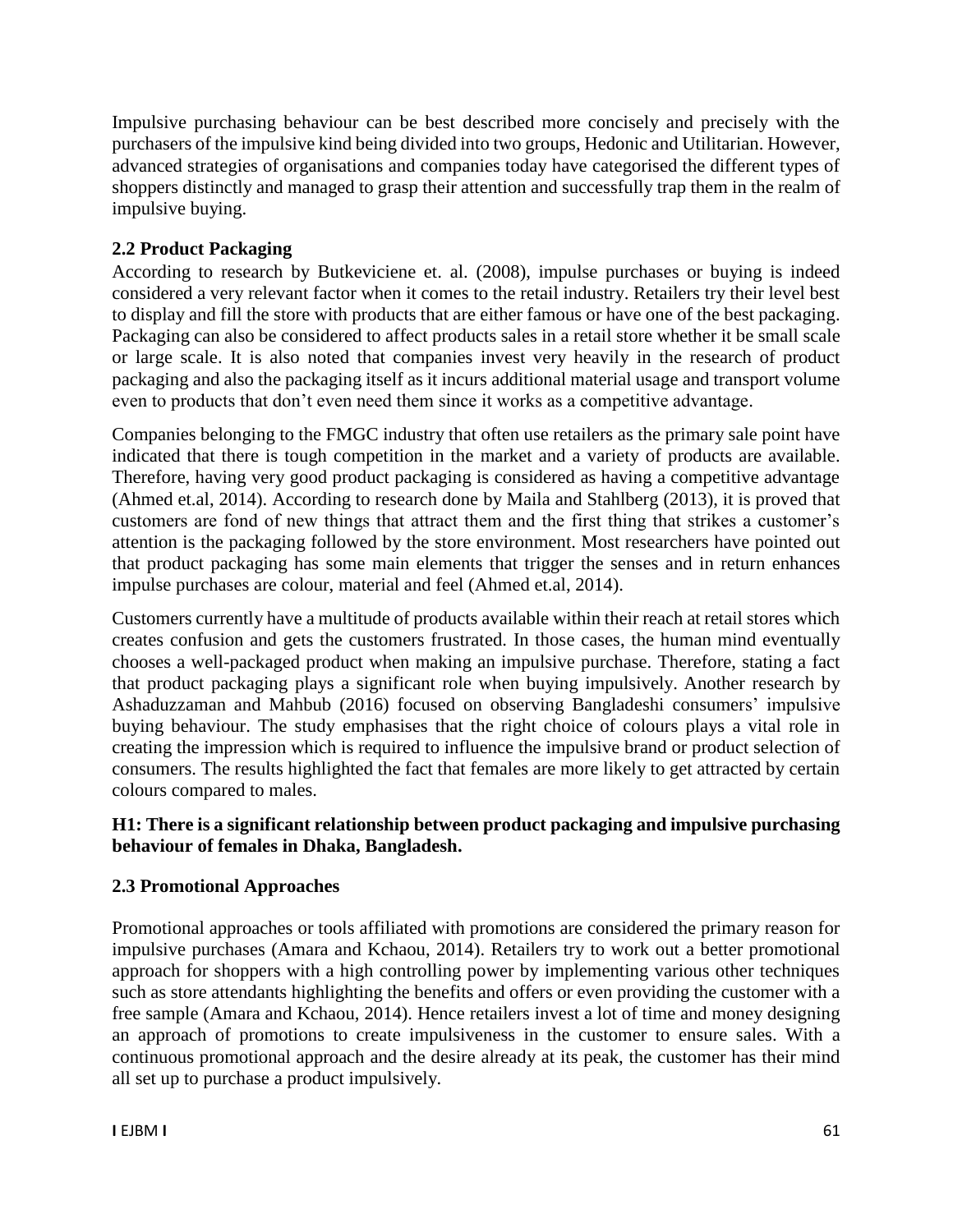Giraud (2003) suggests that the transition from impulsion to an impulse purchase is however not straightforward. Therefore, it is possible to conduct actions based on price. At the time of purchase, the consumer mentally feels pleasure associated with consumption and displeasure related to payment. Promotion price should facilitate the transition from impulsion purchase an impulse purchase. Retail promotions are, used by retailers to increase sales to consumers such as temporary price reductions, features, and displays. It seems that a large percentage of retail sales are made on promotions which trigger the impulsive behaviour of female consumers (Gedenk, et al., 2009).

# **H2: There is a significant relationship between promotional approaches and impulsive purchasing behaviour of females in Dhaka, Bangladesh.**

# **2.4 Store Environment**

There is increasing research in the stream on how the store environment and its various elements impacts and influences a customer's impulsive purchasing behaviour. A simple example would be the perception of how the store employees and their personal touch influences customers to purchase impulsively (Hu and Jasper, 2006). Another research by Vahie and Paswan (2006), shows evidence that some other factors such as convenience, ambience, quality, variety, value and store displays have also led to a positive attitude towards retailers and also contributed to customer's impulse purchases.

Another recent research by Mohan, Sivakumaran and Sharma (2013) has proved the fact that store atmosphere drove pleasure which in return has resulted in higher money and time spent in a retail store i.e. is a good store layout with properly designed ambience reduces the rate of information and assists in finding products and services easily but it is still not clear on the level of the extent the layout of the store that would encourage the impulse purchases.

Crawford and Melewar (2003) recommended that marketers should promote a good store layout to maximise the convenience of consumers. Also, the interaction between a professional salesperson can decrease frustration by aiding the consumer in the purchase process and activate impulse purchasing behaviour (Tinne, 2011). Furthermore, a study on the consumers of Dhaka by Babu (2014) reported that store displays can be effectively eye-catching to impress consumers which is likely to influence impulsive purchases. The study worked out that consumers (mostly females) are very much attracted by display stores. When customers see a product displayed in the shop, there might be a point of sale effect and hence customers make a hasty or sudden decision to buy the product based on the impulse effect. Marketers can therefore use this tactic as an eyecatching way to encourage a consumer to purchase impulsively.

**H3: There is a significant relationship between store environment and impulsive purchasing behaviour of females in Dhaka, Bangladesh.**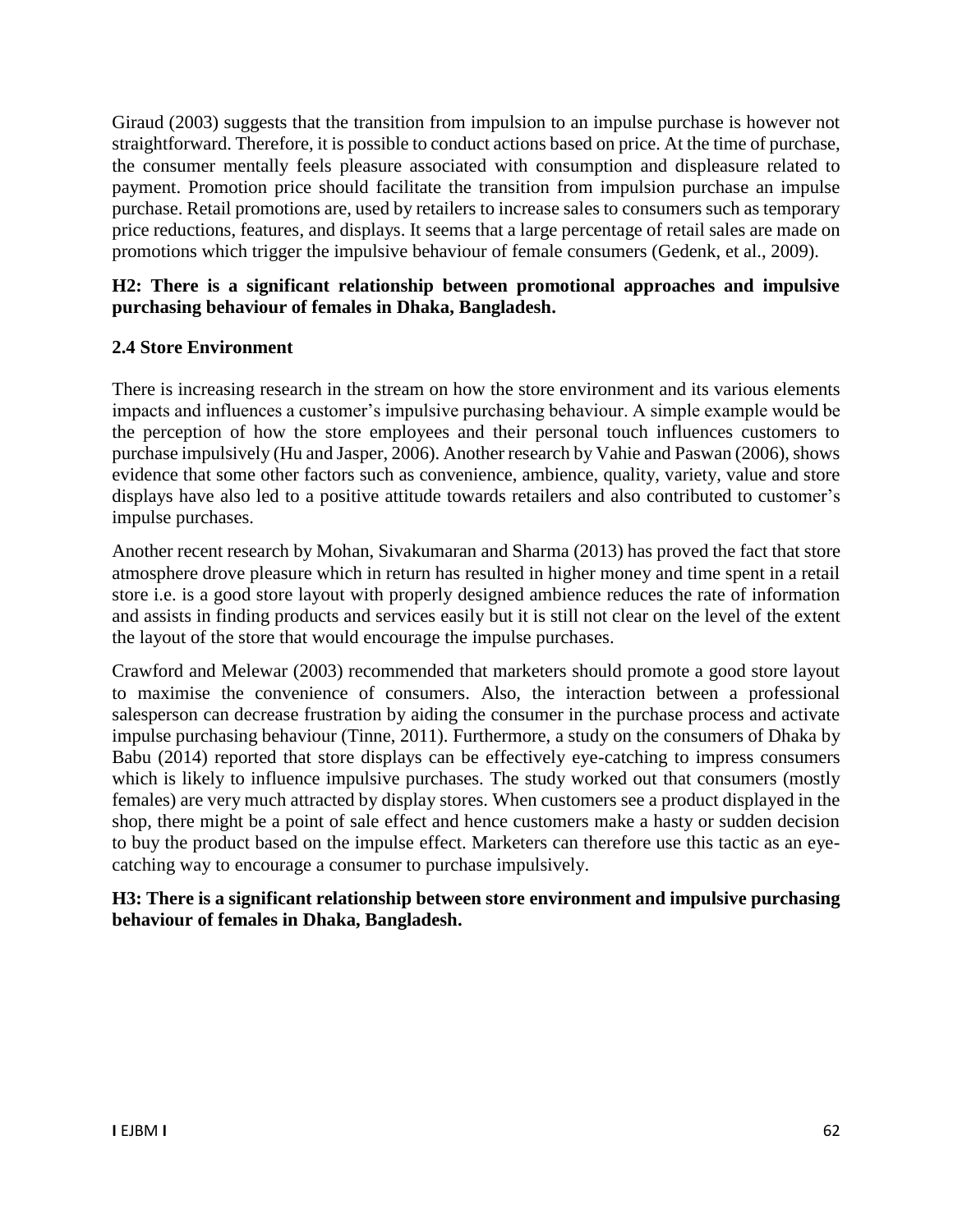### **Figure 1: Proposed Research Model**



# **3.0 Methodology**

The reason behind the research methodology is to give a perspective on the methods that were applied in this study. The research methodology characterized here depends on the strategies used to gather data on this present reality issue relating to the three factors namely product-packaging, promotional approaches and store environment on the impulsive purchasing behaviour of females. This study employed a quantitative research method that permits a subject to be concentrated more dependably and impartially as they generate numbers which assist with deciding the genuine outcomes and causes that set better factual data (Libweb.surrey.ac.uk, 2016). Quantitative is useful because time requirements are significant boundaries in exploration and because of exceptionally measurable research the example size can be brought down to a predetermined number of factors (Libweb.surrey.ac.uk, 2016).

The research theory in this study depends on positivism as it relies upon quantifiable perceptions that lead themselves to factual analysis that can be later converted to statistical data. With the way of thinking chosen as positivism, the approach to the research will be deductive putting together the raw numbers with respect to existing research and making complete new speculation. The strategy that will be adopted is basically that a survey will be carried out with the help of a questionnaire which will then later be distributed to the target participants which is females that choose retail stores. The questionnaire will be collected only once from each of the female participants describing the clear use of cross-sectional time horizon.

According to Saunders et. al. (2016), the sampling technique will be using non-probability sampling, which non-probability sampling was used as this was the most practical. The average population of Dhaka stands at 31 million out of which 49% is the female population which stands at slightly over 15 million females. Therefore, the results from Rao Soft sample size calculator suggests that the minimum sample size shall be  $385$  in number (margin error  $= 5\%$ , confidence  $level = 95\%$ ).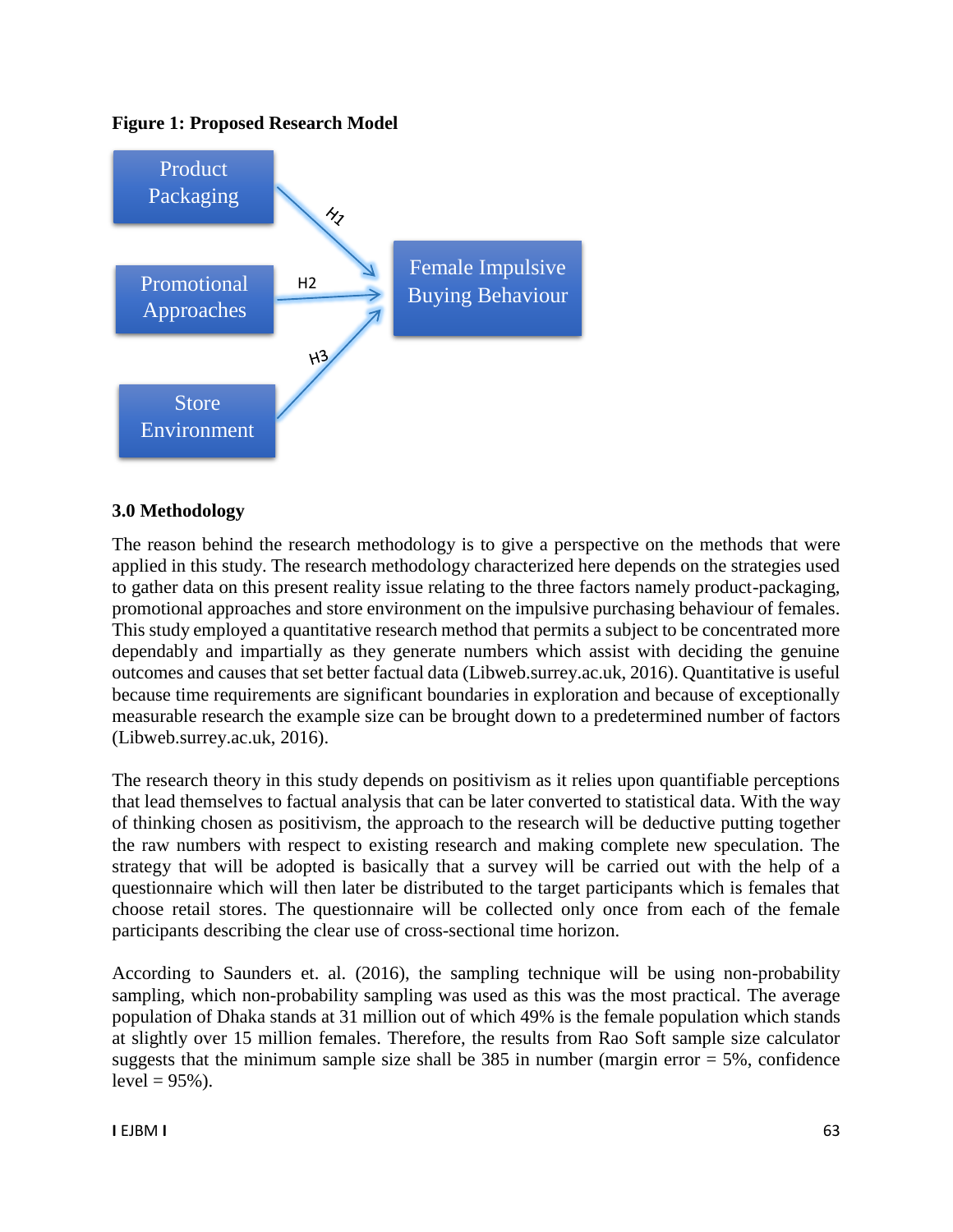# **4.0 Data Analysis**

# **4.1 Reliability**

A total of 385 respondents have participated that are directly interested in shopping through retailers only whether it is large or small. Reliability tests are usually conducted to ensure that the proceeding research will be good and the internal consistency will be typically higher. Cronbach's Alpha is considered one of the most suitable tests when a questionnaire has a Likert Scale and as well as a multiple choice. Not only does it test its reliability but also its functionality. On the research of just respondents as pilot testing, the Cronbach's Alpha has generated a significant result with the range starting from 0.735 to 0.882 and an overall score of 0.707 which states that the testing is good and has a good scope of research as its nearer to complete agreement.

| <b>Variables</b>         | Cronbach's Alpha | No. of items |
|--------------------------|------------------|--------------|
| <b>Product</b>           | .861             | 10           |
| <b>Promotion</b>         | .882             | 10           |
| <b>Store Environment</b> | .735             | 10           |

### **Table 1: Reliability Test**

### **4.2 Pearson Correlation**

The Pearson moments correlation is the best method to understand the significant relationship between two variables. Table 3 shows that the relationship between the two variables is very highly reliable and completely positive. The value generated from the Pearson Correlation Test has yielded a value of 0.866 and the level of significance (p) has been indicated by 0.000 which states at p <0.01. The test also shows a significant relationship between product packaging and female impulsive purchasing behaviour as per the statistical results. The relationship strength is relatively very strong and near to perfect agreement.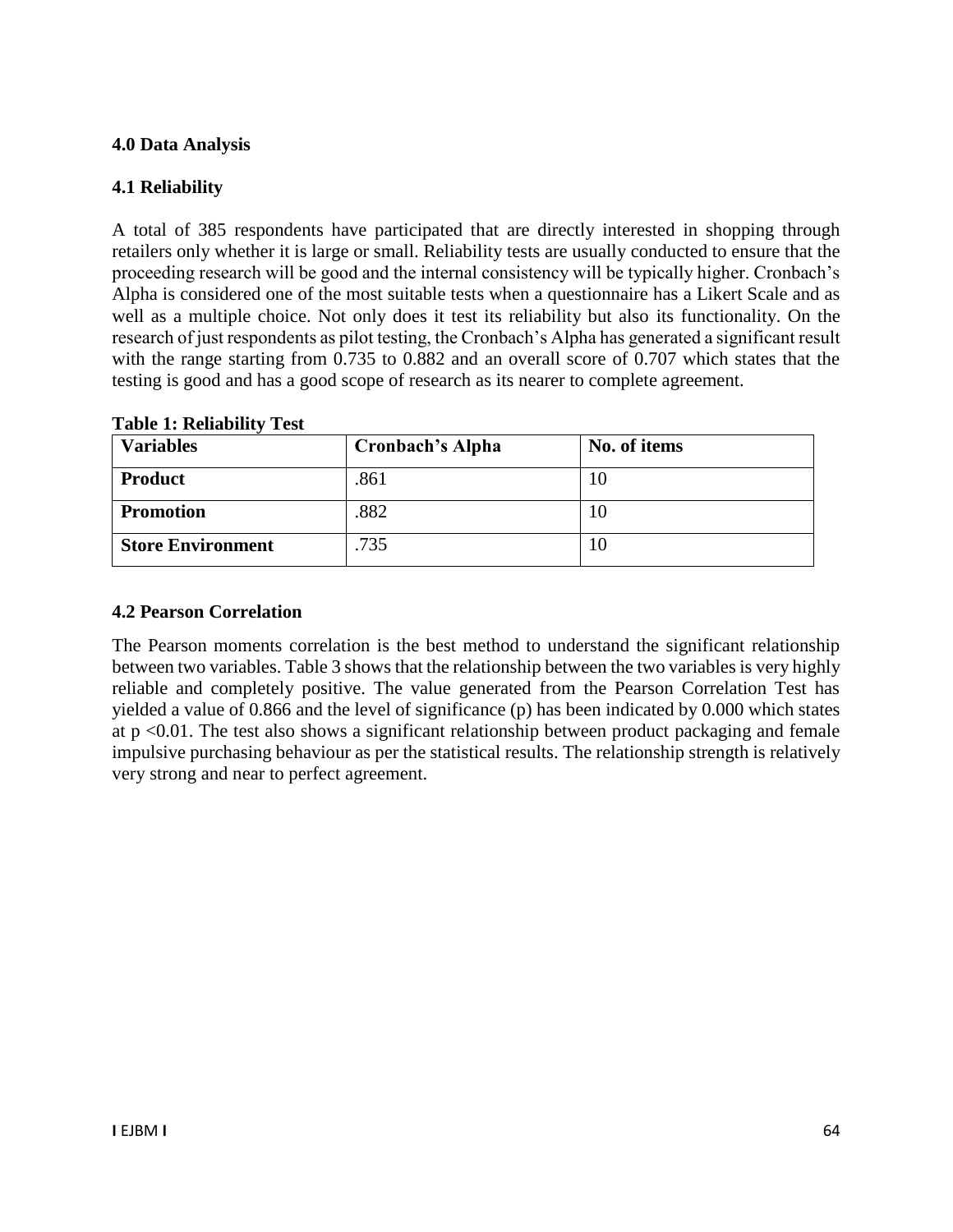## **Table 3: Pearson Correlation Correlations**

|                |                 | <b>MEAND</b> | <b>MEANIVP</b> |  |
|----------------|-----------------|--------------|----------------|--|
|                |                 | V            | KG             |  |
| <b>MEANDV</b>  | Pearson         | 1            | $.866^{**}$    |  |
|                | Correlation     |              |                |  |
|                | Sig. (2-tailed) |              | .000           |  |
|                | N               | 340          | 340            |  |
| <b>MEANIVP</b> | Pearson         | $.866^{**}$  |                |  |
| KG             | Correlation     |              |                |  |
|                | Sig. (2-tailed) | .000         |                |  |
|                | N               | 340          | 340            |  |

\*\*. Correlation is significant at the 0.01 level (2-tailed).

The relationship between product promotions and its influence on impulsive purchasing behaviours is also highly positive and near-perfect agreement. The variable generated from Pearson Correlations is 0.893 which is very high compared to its counterpart, product packaging. The positive relationship is a significant result from the output whereby the value of p is at 0.000 which states it as  $p<0.01$ . The value of 0.893 is considered very strong meaning that there is a very positive correlation between them.

# **Table 4: Pearson Correlation**

# **Correlations**

|                |                 | <b>MEAND</b> | <b>MEANIVP</b> |  |
|----------------|-----------------|--------------|----------------|--|
|                |                 | V            | <b>RM</b>      |  |
| <b>MEANDV</b>  | Pearson         | 1            | $.893***$      |  |
|                | Correlation     |              |                |  |
|                | Sig. (2-tailed) |              | .000           |  |
|                | N               | 340          | 340            |  |
| <b>MEANIVP</b> | Pearson         | $.893***$    | 1              |  |
| <b>RM</b>      | Correlation     |              |                |  |
|                | Sig. (2-tailed) | .000         |                |  |
|                | N               | 340          | 340            |  |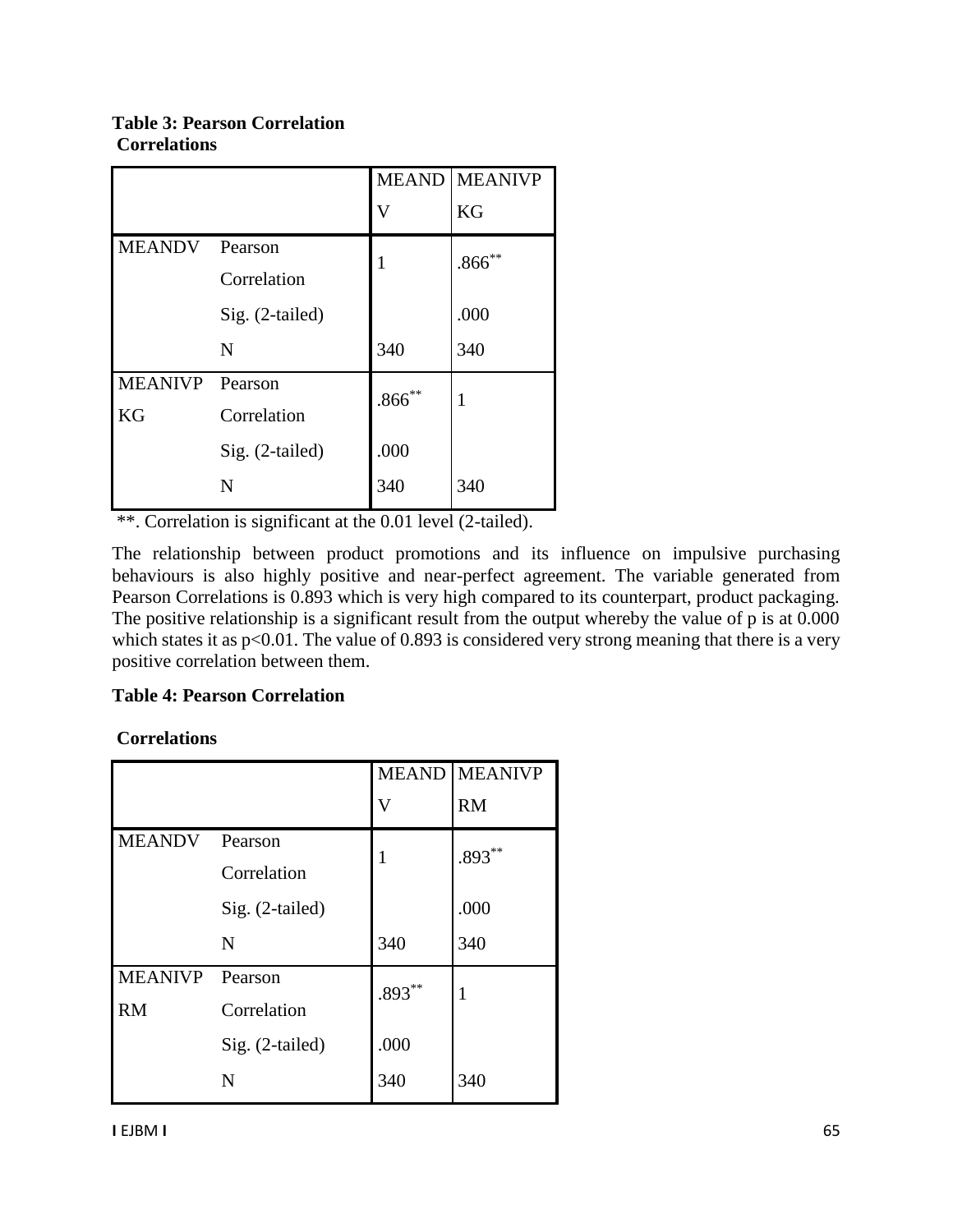\*\*. Correlation is significant at the 0.01 level (2-tailed).

The final independent variable, Store Environment and its influence on the impulsive purchasing behaviour of females is also tested using the Pearson Correlation test. The output, however, was weak with the correlation coefficient being denominated at 0.317. This means that there is a relationship between each of the variables but is quite weak. However, a weaker relationship means there is a probable scope of future studies to be performed in the area.

# **Table 5: Pearson Correlation**

**Correlations**

|                                   |                               |                 | <b>MEAND</b> | <b>MEANIVE</b> |
|-----------------------------------|-------------------------------|-----------------|--------------|----------------|
|                                   |                               |                 | $\mathbf V$  | <b>NV</b>      |
| Spearman's rho MEANDV Correlation |                               |                 | 1.000        | $.317***$      |
|                                   |                               | Coefficient     |              |                |
|                                   |                               | Sig. (2-tailed) |              | .000           |
|                                   |                               | N               | 340          | 340            |
|                                   | <b>MEANIVE</b><br>Correlation |                 | $.317***$    | 1.000          |
|                                   | <b>NV</b>                     | Coefficient     |              |                |
|                                   |                               | Sig. (2-tailed) | .000         |                |
|                                   |                               | N               | 340          | 340            |

\*\*. Correlation is significant at the 0.01 level (2-tailed).

# **4.3 Multiple Linear Regression Test**

Table 6 clearly shows that the coefficient of R square is at 0.872 which is the value that shows product packaging, promotions and store environment highly dominates as an influence for impulsive purchases of females in Dhaka. This typically means that 87% of the female population that choose retailing stores have these as their primary influencers. However, the data above also displays that there is 13% of unknown factors influence impulsiveness. It is to be noted that this research is quite dynamic with its outputs and does consider the ever-shifting industry.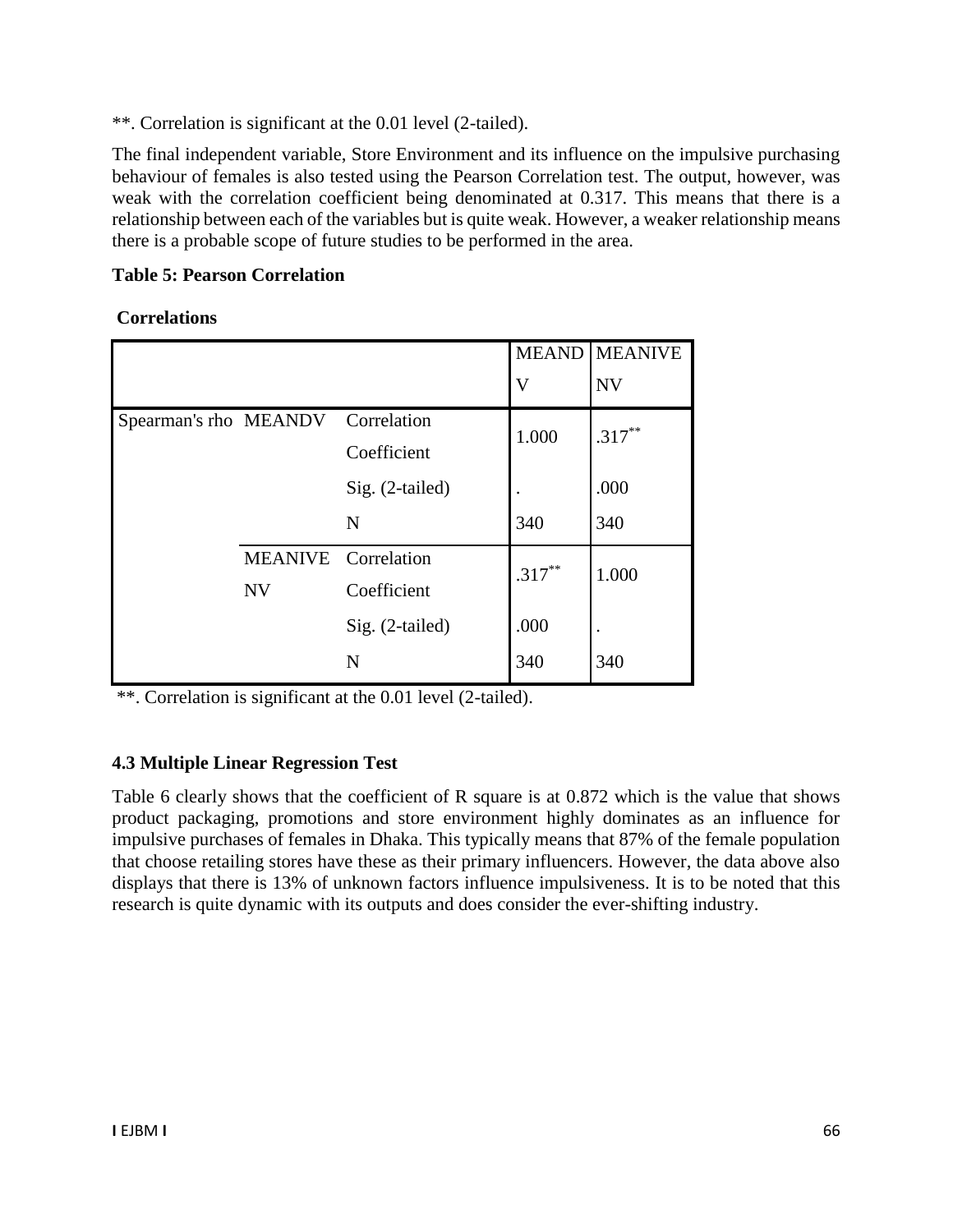### **Table 6: Regression Test**

# **Model Summary<sup>d</sup>**

|                |                   |          | Adjusted | $R$ Std. Error of |
|----------------|-------------------|----------|----------|-------------------|
| Model <b>R</b> |                   | R Square | Square   | the Estimate      |
|                | .866 <sup>a</sup> | .750     | .749     | .59760            |
| 12             | .932 <sup>b</sup> | .869     | .868     | .43319            |
| 3              | .934 <sup>c</sup> | .872     | .871     | .42793            |

The ANOVA analysis is generated from the same regression test but with a linear one. The output of all the variables has displayed a significance level of 0.000 which means that  $(p<0.01)$ concluding the fact that all the three factors product packaging, product promotions and store environment works in full co-ordinance with the influence of impulse purchases in Dhaka, Bangladesh.

### **Table 7: ANOVA**

### **ANOVA<sup>a</sup>**

|                |            | of<br>Sum      |                |             |              |                   |
|----------------|------------|----------------|----------------|-------------|--------------|-------------------|
| Model          |            | <b>Squares</b> | df             | Mean Square | $\mathbf{F}$ | Sig.              |
| $\mathbf{1}$   | Regression | 361.502        | $\mathbf{1}$   | 361.502     | 1012.257     | .000 <sup>b</sup> |
|                | Residual   | 120.708        | 338            | .357        |              |                   |
|                | Total      | 482.210        | 339            |             |              |                   |
| $\overline{2}$ | Regression | 418.970        | $\overline{2}$ | 209.485     | 1116.323     | .000 <sup>c</sup> |
|                | Residual   | 63.240         | 337            | .188        |              |                   |
|                | Total      | 482.210        | 339            |             |              |                   |
| $\overline{3}$ | Regression | 420.681        | 3              | 140.227     | 765.756      | .000 <sup>d</sup> |
|                | Residual   | 61.529         | 336            | .183        |              |                   |
|                | Total      | 482.210        | 339            |             |              |                   |

a. Dependent Variable: MEANDV

b. Predictors: (Constant), MEANIVPKG

c. Predictors: (Constant), MEANIVPKG, MEANIVPRM

d. Predictors: (Constant), MEANIVPKG, MEANIVPRM, MEANIVENV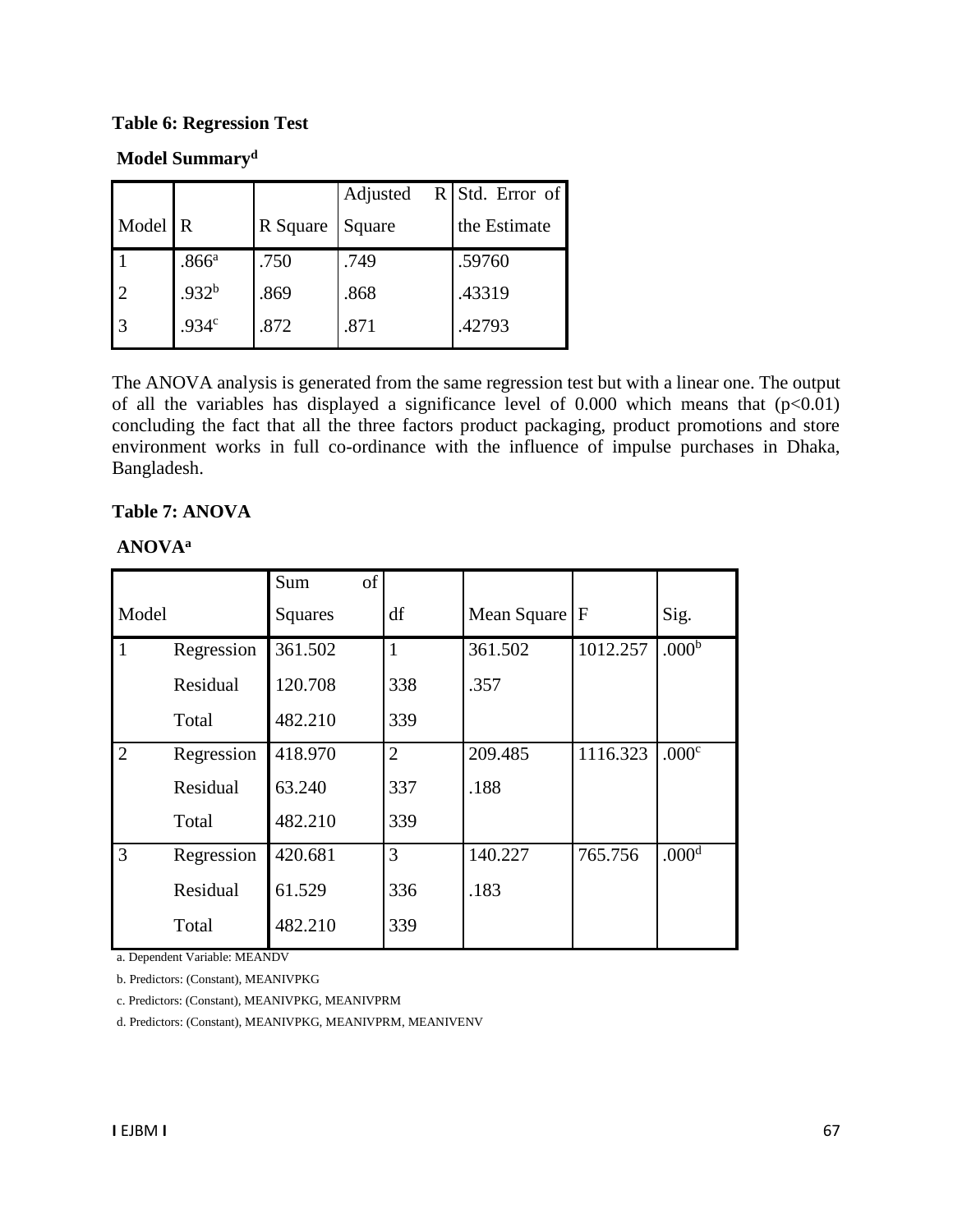## **5.0 Discussion**

Product promotion is indeed a very noticeable factor pointing out the fact that it highly influences females to purchase impulsively. Promotions can have several forms but some of them that retailers normally apply or use are promotional pricing for a limited time, free samples to let the customer taste or feel a new thing. Marketing incentives play an intense role in attracting the customers such as free samples in and around the stores makes the customer stop for a moment and try the features of the product which doesn't necessarily mean that the customer would buy it immediately but create an urge which might lead to impulsive purchases.

The Pearson Correlation test has also proved the same point with the most positive results that were generated from product promotions with the factor value standing at 0.831 and the relationship is described as strong and is also near-perfect agreement.

A very crucial part of the research states that the Store environment also plays a significant role in making them purchase products impulsively. As per the study conducted by Morrison et. al., (2011), store ambience such as music and lighting play a great role to influence impulsive purchases. His research also stated that it acts as a non-verbal communication which in return enhances the store environment and might lead to impulsive purchases. When in a retail store, the store needs to offer more than just music and could add on the availability of a varied range of products. This will ensure that the customer will prolong the need to shop and eventually retailers can use this to design the store in a way that allows the customer to look for more and raise attention and attraction which would eventually lead to impulsive purchases by the female customers. Another research showed that the availability of a store attendant also plays a great role whereby the customers feel more valued and also rely on the attendants' advice at times (Mamuaya, 2018).

Product packaging also plays a crucial role and as stated by Ulrich et al. (2010), product packaging and its design, colour, description is considered an important part to project the image of a brand. The research also concluded that packaging can define the worth of a product by conveying accurate information. Also, another research by Abrams (2010) has stated that the identity of the brand always meets the economies of scale. The jar, the carton, tube or any other sort of packaging on the store shelf is the first sight of impression the brand's product.

# **5.1 Conclusion**

The results discussed earlier and the recommendations provided in this section will be handy not just for researchers but also for marketing agencies, retailers and whoever plans to target the customers for impulsive purchases. There is not much research conducted on the impulsive purchasing behaviour of the female population in Dhaka, Bangladesh. Companies can prepare better products and eventually influence the customer to buy impulsively as well as buy hedonically.

**I** EJBM **I** 68 As per this research, the positive relationships of the independent variables to the dependent one surely simplifies and suggests that retailers regardless of their size will need to analyse all these variables, product packaging, product promotions and store environment. Product promotions proved to be a very significant factor that influenced the females to purchase impulsively. Therefore, companies should adopt more and more promotional strategies and apply them to their products. Normally, promotions are also one of the most crucial factors in simple branding. For example, products in the retail stores that have a very high demand can be bundled and short term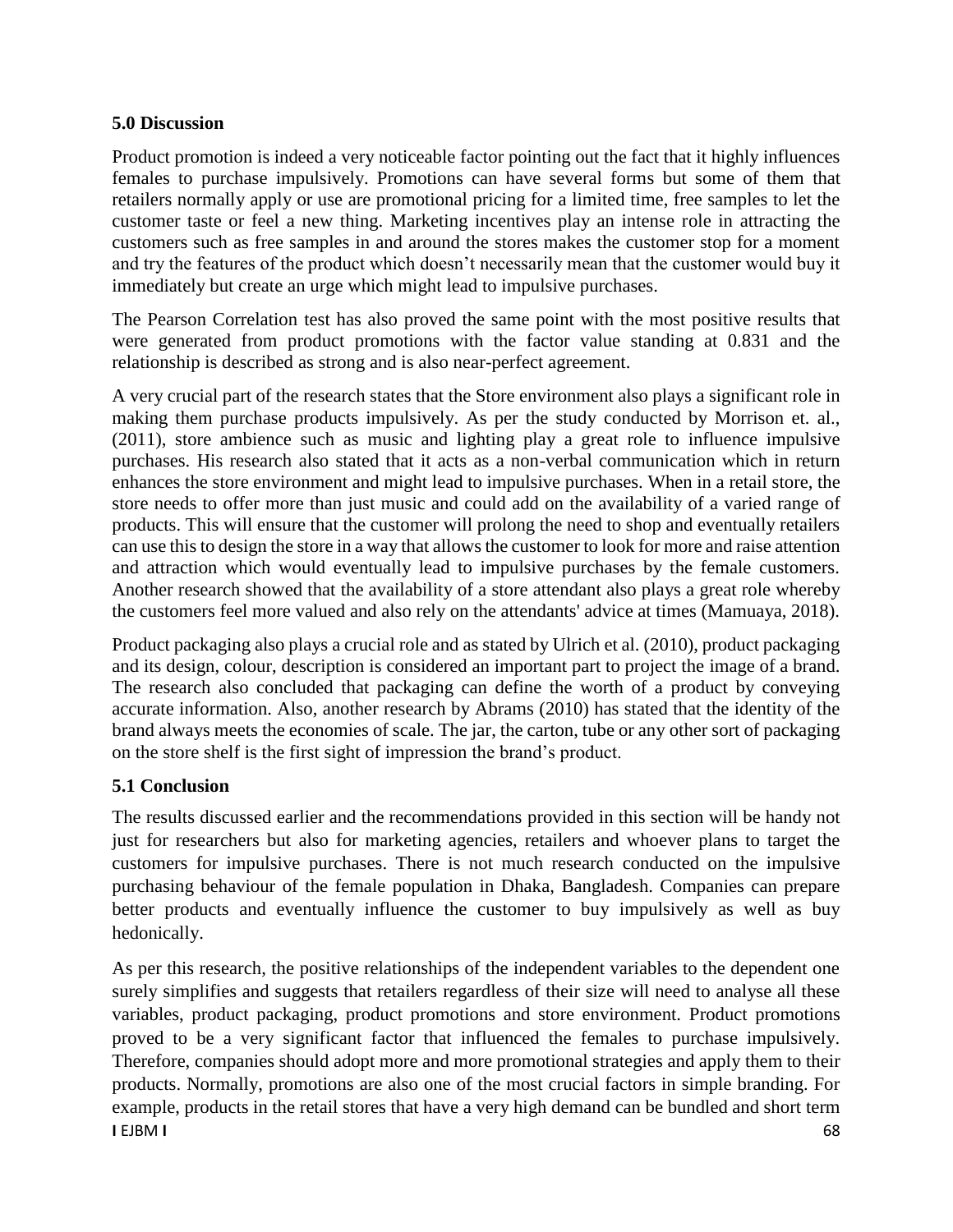offers with value-added services which would eventually lead to higher impulsive purchases. More free samples should be provided to attain a better impact on the customer's decision while making an impulsive purchase. Customers should have the feeling of losing an important item when not having impulsive feelings towards a product.

Product packaging plays a significant role in pushing sales impulsively to customers but companies need to ensure that products are highlighted and communicated well through the art of packaging. However, packaging also needs to employ certain other factors such as its touches, feel and look of it. Even the colour of the product plays a significant role in influencing the impulsive purchasing behaviours of females (Mamuaya, 2018).

### **5.2 Recommendation**

This research paper has only conducted the study with a few factors that influence impulsive purchasing behaviour but there are several other factors such as brand popularity, value-added services, quality and price that also contributes to the same cause. If any researcher wants to conduct the same research but with other factors, they shouldn't only consider Dhaka but the cities as well including the male population which contributes to the GDP at an equivalent rate. This research has only used questionnaires and distributed through google forms and paper handouts but researchers in the near future can use other formats such as interviews and observation to get more practical and live data.

#### **6.0 References**

Abrams, E. (2010). Where Brands identity meets Economies of Scale, packaging, design / logistics, 54-56

Ahmed, R.R., Parmar, V., Khoso, I., (2014). Role of Packaging and Labelling on Pakistani Customers Purchase Decision, European Scientific Journal, 10 (16): 464-473.

Akter, M. and Hazera-Tun-Nessa, (2015). Consumer Perceptions and Attitudes toward Similar Packaging of Fast Moving Consumer Goods (FMCGs) in Dhaka City. Journal of Business Studies, [online] 36(3), 105-106. Available at: <https://www.fbsdu.com/news\_event/15053073067.pdf> [Accessed 6 May 2020].

Amara, R. and Kchaou, A., (2014). The Role of Sales Promotion in inducing Impulse Purchases. International Journal of Management Excellence, 3(1), 362.

Ashaduzzaman, M. and Mahbub, F., (2016). Understanding the Role of Packaging Elements on Buying Detergent Powder in Dhaka City: A study on Bangladesh. Asian Journal of Business Research, [online] 6(1), 19, 21, 23-25. Available at: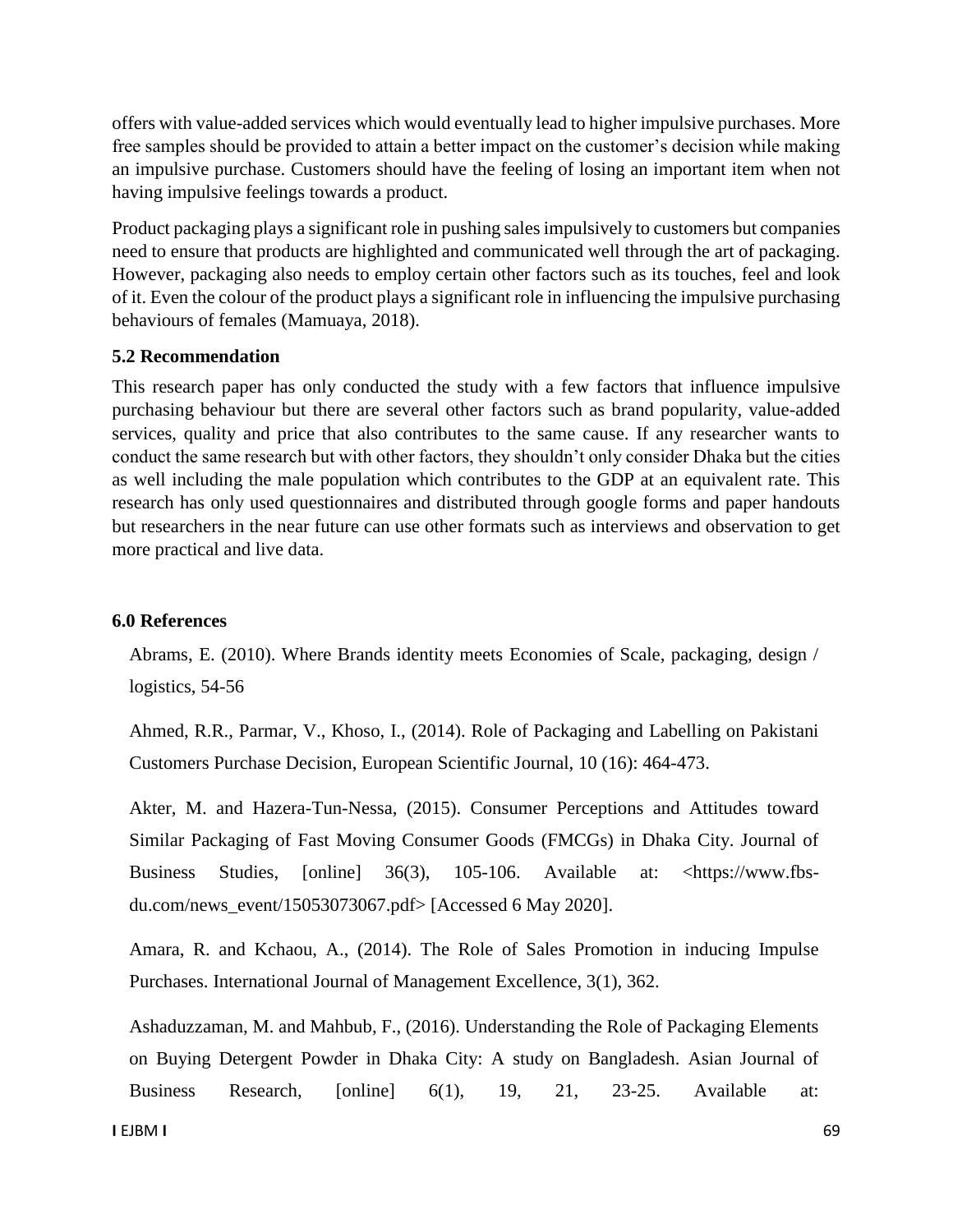<https://www.researchgate.net/publication/314450077\_Understanding\_the\_Role\_of\_Packa ging Elements on Buying Detergent Powder in Dhaka City A study on Bangladesh [Accessed 4 May 2020].

Babu, M., (2014). A STUDY ON CONSUMERS' PSYCHOLOGY ON MARKETING TOOLS. Philosophy and Progress, [online] 55(1), 153, 157. Available at: <http://dx.doi.org/10.3329/pp.v55i1-2.26394> [Accessed 2 May 2020].

Bangladesh Bureau of Statistics, (2015). Economy Report. [Online]. Dhaka: Bangladesh Government. Available **Solution** Available **from:** Available **from:** from: http://bbs.gov.bd/WebTestApplication/userfiles/Image/GDP/GDP\_2013-14.pdf.

Bighiu, G., Manolică, A. and Roman, C., (2015). Compulsive Buying Behavior on the Internet. Procedia Economics and Finance, 20, 72-79.

Butkeviciene, V., Stravinskiene, J., & Rutelione, A. (2008). Impact of consumer package communication on consumer decision making process. Inzinerine Ekonomika-Engineering Economics, 1, 57-65.

Data.worldbank.org. (2017). GDP growth (annual %) | Data. [online] Available at: https://data.worldbank.org/indicator/NY.GDP.MKTP.KD.ZG?locations=BD [Accessed 1 Dec. 2017].

databd.com (2020). How Bangladesh Industry Is Emerging In Fashion Retail | Apparel Resources. [online] Apparel Resources Bangladesh. Available at: <https://bd.apparelresources.com/business-news/retail/bangladesh-industry-emergingfashion-retail/> [Accessed 13 May 2020].

Fibre2Fashion, (2012). Cashing In On The Instant Gratification Rush - Impulse Shopping. [online] Fibre2Fashion.com. Available at: <https://www.fibre2fashion.com/industryarticle/6375/cashing-in-on-the-instant-gratification-rush-impulse-shopping> [Accessed 3 May 2020].

German, E. and Pyne, S. (2010). Dhaka: fastest growing megacity in the world. [online] Public Radio International. Available at: https://www.pri.org/stories/2010-09-08/dhakafastest-growing-megacity-world [Accessed 1 Dec. 2017].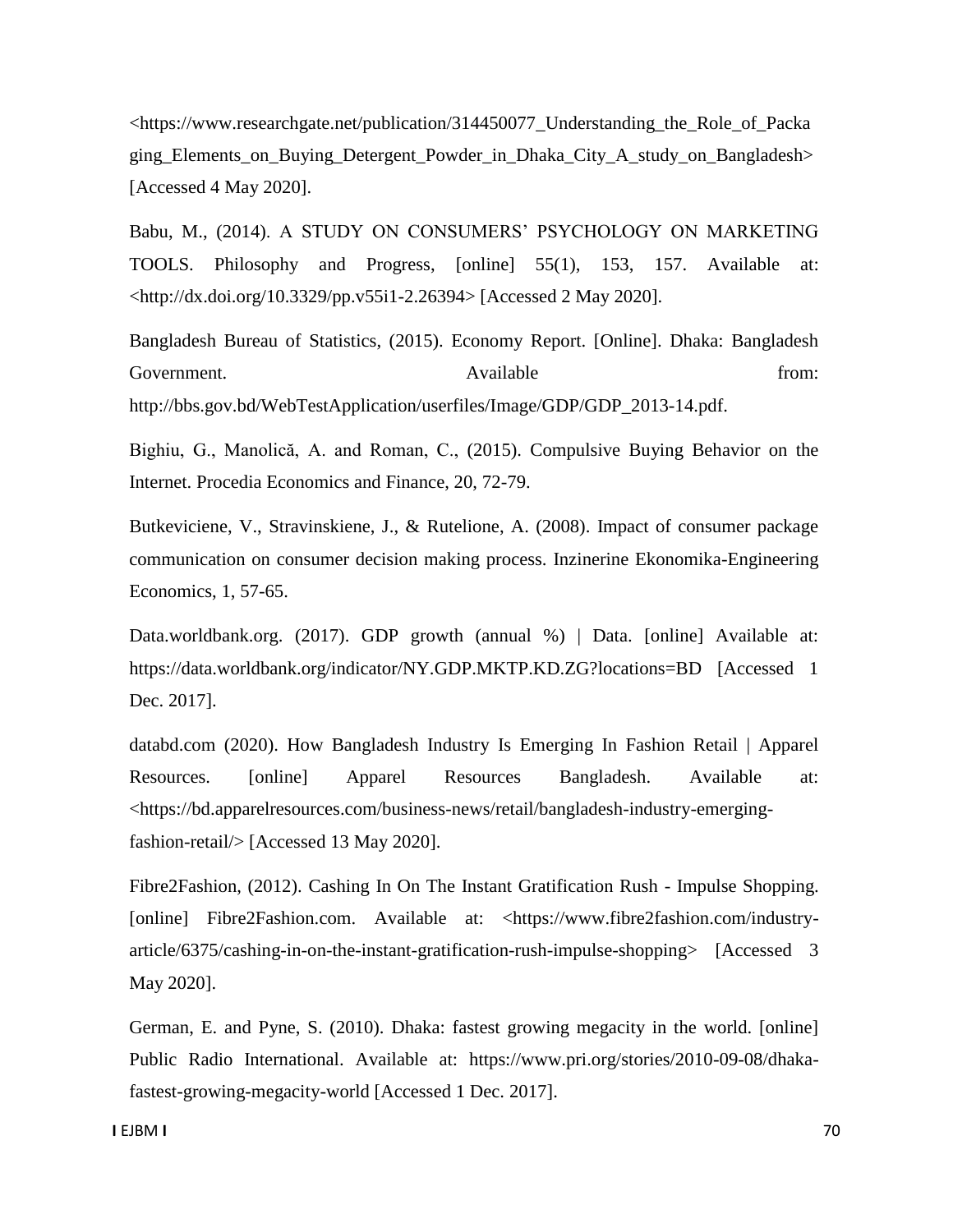Gutierrez, B. P. B. (2004) "Determinants of Planned and Impulse Buying: The Case of the Philippines", Asia Pacific Management Review 2004 Vol. 9, No. 6, 1061-1078

Hu, H. and Jasper, C. J. (2006). "Social cues in the store environment and their impacts on store image," International Journal of Retail Distribution Management, Vol.34 No.1, 25- 48.

Kacen, J. J., & Lee, J. A. (2002). The influence of culture on consumer impulsive buying behavior. Journal of Consumer Psychology, 12, 163-176.

Karim Byron, R. and Fazlur Rahman, M. (2017). Women workforce growing fast. [online] The Daily Star. Available at: http://www.thedailystar.net/frontpage/women-workforcegrowing-fast-155149 [Accessed Dec. 2017].

Kotler, P. and Armstrong, G., (2015). Principles Of Marketing. Upper Saddle River (N.J.): Pearson Education.

Lim, E. and Ang, S., 2008. Hedonic vs. utilitarian consumption: A cross-cultural perspective based on cultural conditioning. Journal of Business Research, 61(3), 225-232.

Maila, V. and Stahlberg, M. (2013). Multichannel Marketing Ecosystems: Creating Connected Customer Experiences. Kogan Page.

Mamuaya, N., (2018). The Effect of Sales Promotion and Store Atmosphere on Hedonic Shopping Motivation and Impulsive Buying Behavior in Hypermart Manado City. DeReMa (Development Research of Management): Jurnal Manajemen, [online] 13(1), pp.83 - 94. Available at:  $\alpha$ 

<https://pdfs.semanticscholar.org/b77a/fe1768a5a843a1ae5ce509696a51263e2809.pdf?\_ga =2.174334052.770145551.1588264215-1845536926.1588264215> [Accessed 3 May 2020].

Mohan, G., Sivakumaran, B. and Sharma, P. (2013). Impact of store environment on impulse buying behavior. European Journal of Marketing, 47(10), 1711-1732.

Morrison, M., Gan, S., Dubelaar, C. and Oppewal, H., (2011). In-store music and aroma influences on shopper behavior and satisfaction. Journal of Business Research, 64(6), 558- 564.

Mundi, Index. "Bangladesh Demographics Profile 2014". Indexmundi.com. N.p., 2016. Web.